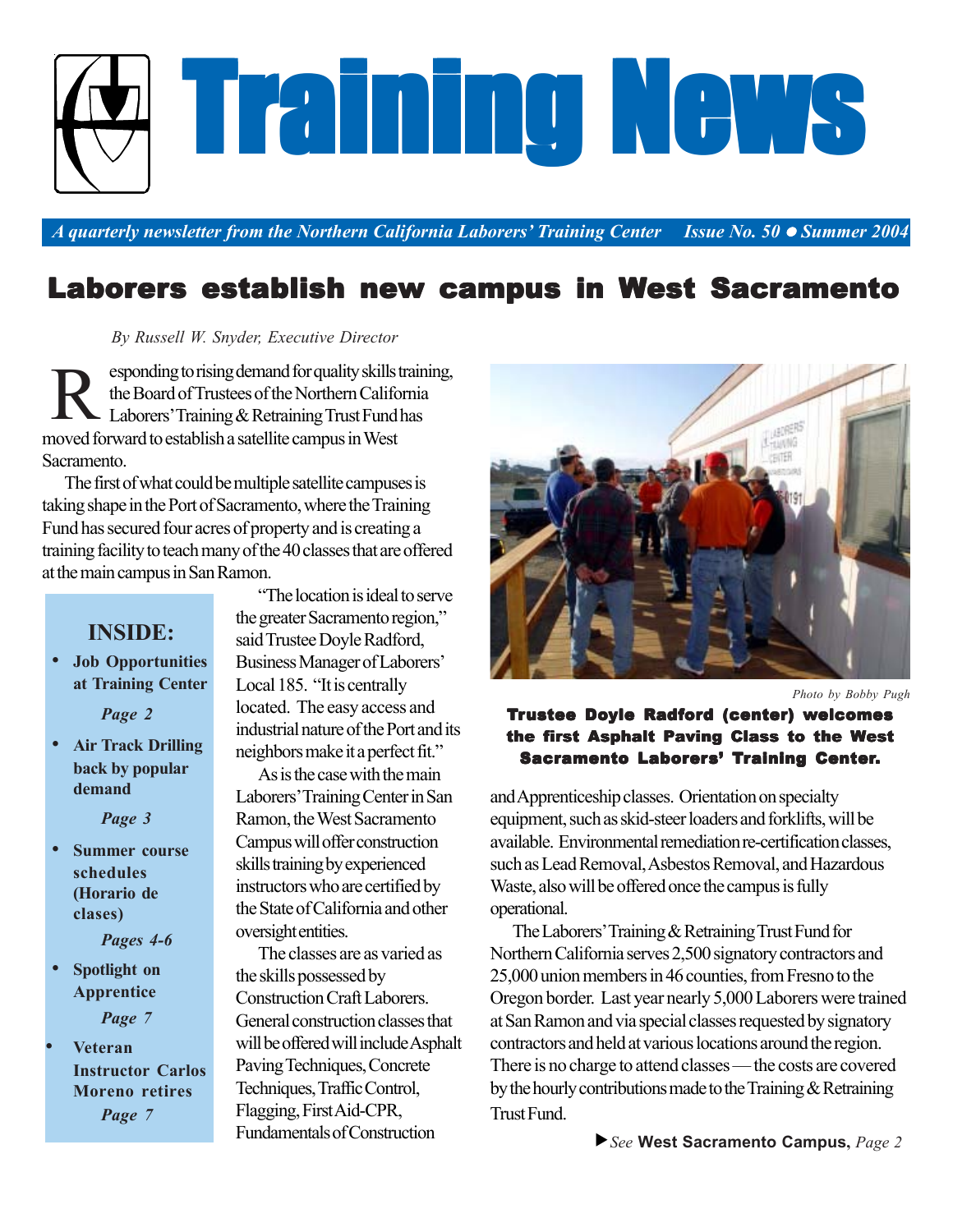#### f**West Sacramento Campus,** *From Page 1*

The caliber of the training is the best in the industry, with curriculum and instructors endorsed by the likes of the American Traffic Safety Services Association (ATSSA), the National Safety Council, the State of California Department of Industrial Relations, the State Department of Health Services and others. Substantial support in instructor and curriculum development is provided by a national partnership between the Laborers' International Union and the Associated General Contractors, known as Laborers-AGC.

Long-term, the Board of Trustees is looking to identify a site for training in the Fresno area, and possibly another location in the north State. The idea is to bring training services closer to where they are needed most and ensure a safe, skilled and productive workforce for signatory contractors today and in the future.

To sign up for any training class at San Ramon or West Sacramento, members are asked to consult the schedule in this newsletter and contact their Local Union. Contractors wishing to request a special class should contact Training Director Vic Macias at (925) 828-2513



*Photo by Bobby Pugh*

#### Local 185 members attend the first course in Asphalt Paving Techniques held at the **West Sacramento campus.**

and/or the Local Union Business Managers. For detailed descriptions of the classes offered by the Laborers' Training Center, visit our website at: www.norcalaborers.org and click on the "Training & Apprenticeship" tab to view important information.

## Job opportunities at Training Center

The Laborers' Training Center is looking for experienced and energetic instructor candidates to train Construction Craft Laborers. The ideal candidates will have experience in the field in many areas under the Laborers' Master Agreement, which may include working in and around concrete, asphalt, hod carrying, forklifts, scaffolding, pipe, environmental remediation and traffic control.

Experience as a foreman or superintendent is a plus. Demonstrated ability to communicate effectively and absorb formal training and schooling is a must. Ability to communicate in Spanish is very desirable.

The prospective instructors must have a clear understanding of the construction industry and the role of the Construction Craft Laborer on the jobsite. This is a full-time position, and we offer a generous compensation package that includes health, vision, dental and retirement contributions. The successful

candidates must be or become a member of the Laborers' International Union of North America. The job may be based in San Ramon or the Sacramento area.

Please send a cover letter and résumé via U.S. Mail only to: Laborers' Training Center, 1001 Westside Drive, San Ramon, CA 94583; Attention: Ms. Chave Groh. Include in the submittal a one-page summary of how your qualifications and experience match up with the job duties.

### **For the record**

Due to an editing oversight, an article in the spring issue of *Training News* about new training I.D. cards neglected to give proper credit to the staff of the Laborers-AGC Training and Education Fund for helping develop the card and database system now used in Northern California.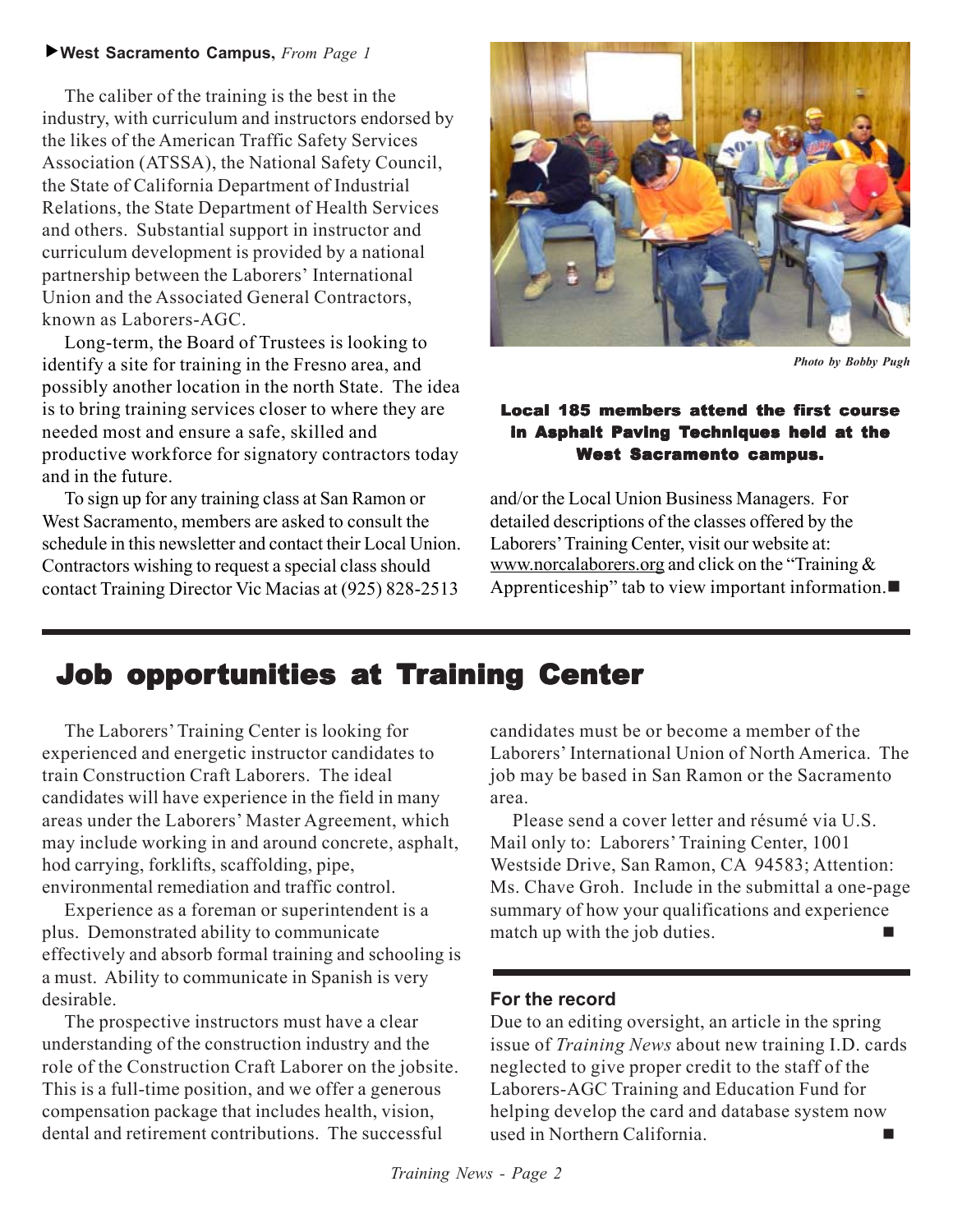# Air Track Drilling back by popular demand

 *By Russell W. Snyder, Executive Director*

reg Hemstock likes to tell the story of his first experience at the Laborers' Training Center 18 years ago. He took a class in Air Track Drilling "and then went out and made a pile of money." After a long and successful career in the field, Hemstock returned to the Training Center last year as an instructor and is looking forward to training other Laborers in the specialized craft. G

 Hemstock jokes that an Air Track Drilling rig is "basically a large jackhammer on tracks," but he



#### Trainees take turns to learn how to use an Air Track Drilling rig.

concedes that safe operation of such complex and expensive equipment is no laughing matter.

For that reason, Air Track Drilling training at the Laborers' Training Center is serious business. Trainees must first demonstrate their ability to understand the concept of how jackhammers work



### Instructor, Greg Hemstock, (center) and proud students of the Air Track Drilling class held in May in San Ramon.

and the basics of drilling holes. Orientation on working with and around explosives is also addressed, although the training does not use live explosives.

Once trainees have proven their aptitude, then they embark on an intensive, three-week training course where they will get hands-on experience on three different types of Air Track Drilling rigs. Each type of rig presents its own challenges, Hemstock says, which is why it is imperative that trainees are exposed to different types of machines. For example, some newer models are not powered by air, but rather hydraulic fluid.

Trainees who graduate from this class will be ready to join a drilling crew. Air Track Drilling is commonly used in heavy and highway construction, mining and rock quarries. That type of work is projected to be on the upswing in the near future.

Other aspects of the Air Track Drilling class include "high-scaling," where trainees will learn how to safely scale and work on rock faces.

For additional information on Air Track Drilling, contact the Laborers' Training Center in San Ramon at (925) 828-2513. To sign up for an Air Track Drilling course, consult the training schedule in this newsletter and contact your local union.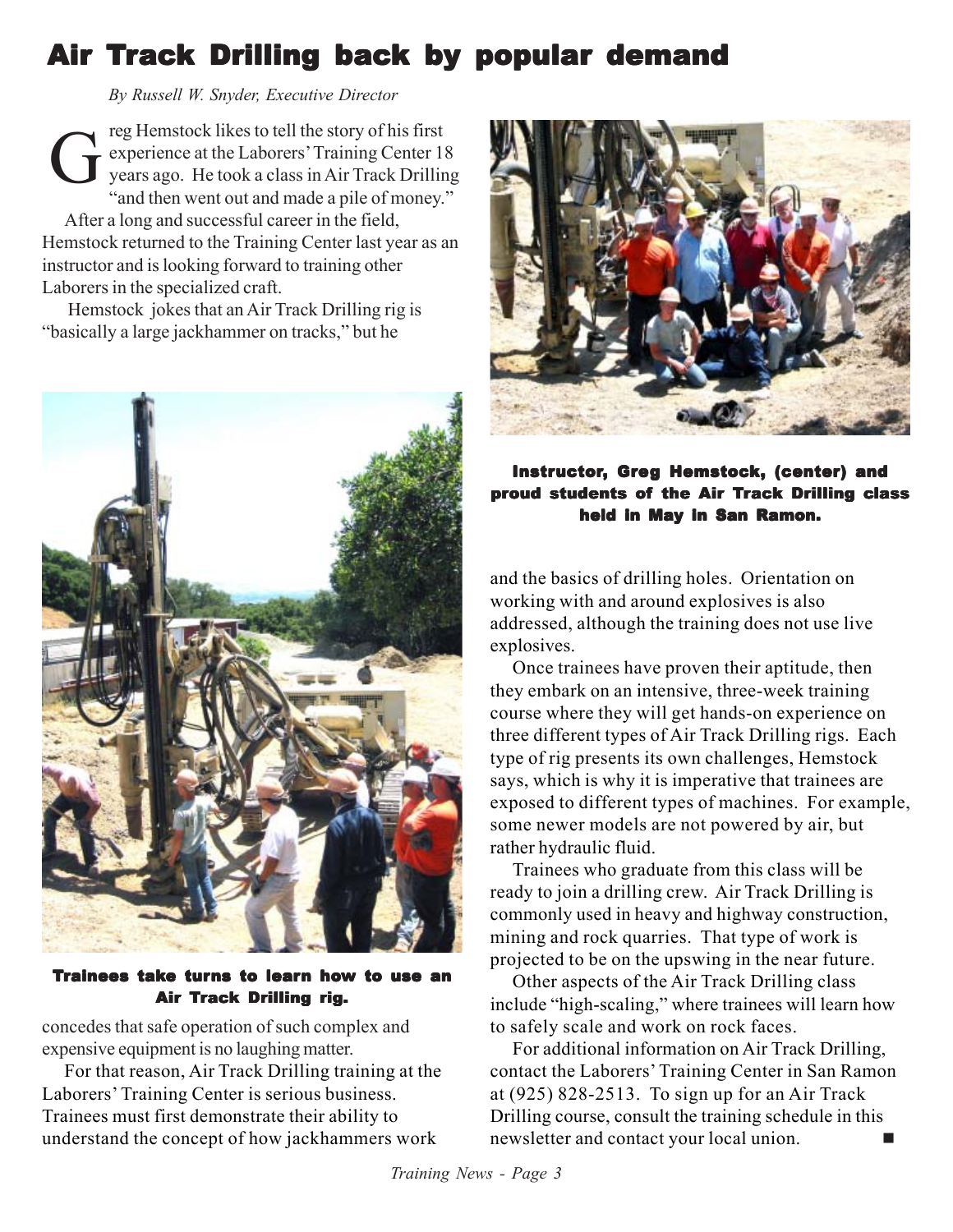## TERENCE J. O'SULLIVAN LABORERS' TRAINING CENTER Schedule of Courses (Horario de Clases) July 5 - October 1, 2004

| <b>COURSES</b>                                                                                                                                                                                                                                                                                                              | <b>DATES</b>                                                                                                                                                                                                                                                               | <b>LENGTH</b>                                                                                                          | <b>PREREQUISITE</b>                                                                                  |
|-----------------------------------------------------------------------------------------------------------------------------------------------------------------------------------------------------------------------------------------------------------------------------------------------------------------------------|----------------------------------------------------------------------------------------------------------------------------------------------------------------------------------------------------------------------------------------------------------------------------|------------------------------------------------------------------------------------------------------------------------|------------------------------------------------------------------------------------------------------|
| <b>APPRENTICESHIP</b><br>Apprenticeship Initial<br>Apprenticeship Initial<br>Apprenticeship Initial<br>Apprenticeship Initial                                                                                                                                                                                               | July 12 - July 23<br>August 2 - August 13<br>August 16 - August 27<br>September 13 - September 24                                                                                                                                                                          | 2 Weeks<br>2 Weeks<br>2 Weeks<br>2 Weeks                                                                               | Registered Apprentices<br>Registered Apprentices<br>Registered Apprentices<br>Registered Apprentices |
| <b>CONSTRUCTION</b><br>Concrete Techniques<br>Basic Air Track Drilling Orientation<br>Basic Air Track Drilling Orientation<br>Shotcrete Techniques<br>Shotcrete Techniques<br><b>Asphalt Paving Techniques</b><br>Concrete Core Drilling & Saw Cutting<br>Plaster Tender/Hod Carrier<br><b>Fundamentals of Construction</b> | July 12 - July 23<br>July 12 - July 16<br>August 16 - August 20<br>July 26 - August 6<br>September 13 - September 24<br>August 16 - August 27<br>July 26 - July 27<br>August 30 - September 17<br>September 13 - September 24                                              | 2 Weeks<br>1 Week<br>1 Week<br>2 Weeks<br>2 Weeks<br>2 Weeks<br>2 Days<br>3 Weeks<br>2 Weeks                           | N/A<br>N/A<br>N/A<br>N/A<br>N/A<br>N/A<br>N/A<br>N/A<br>N/A                                          |
| <b>WELDING</b><br>MIG & TIG Welding<br><b>Basic Arc Welding</b><br><b>Advanced Arc Welding</b>                                                                                                                                                                                                                              | August 2 - August 13<br>August 16 - September 24<br>August 16 - September 24                                                                                                                                                                                               | 2 Weeks<br>6 Weeks<br>6 Weeks                                                                                          | 1000 hours worked<br>1000 hours worked<br>2000 hours worked**                                        |
| <b>SPECIAL</b><br>First Aid/CPR<br>First Aid/CPR<br>First Aid/CPR<br>Forklift Certification<br>Oxy Torch Cutting<br>Oxy Torch Cutting<br>Scaffold User<br>Scaffold User<br>OSHA 500                                                                                                                                         | July 6, July 26 & July 30<br>August 9, August 13 & August 23<br>September 3, 10, 29 & October 1<br>July 7, September 8 & Sept. 10<br>July 8, July 29, August 9<br>September 9, 28 & October 1<br>July 9 & August 10<br>September 2 & September 10<br>August 30 - August 31 | 1 Day Each<br>1 Day Each<br>1 Day Each<br>1 Day Each<br>1 Day Each<br>1 Day Each<br>1 Day Each<br>1 Day Each<br>2 Days | N/A<br>N/A<br>N/A<br>N/A<br>N/A<br>N/A<br>N/A<br>N/A<br>N/A                                          |

\*\* Also requires a Basic Welding Certificate from the Laborers' Training Center



## Directions to the San Ramon Training Center:

Take the **ALCOSTA BOULEVARD WEST** exit off Highway 680 (see map at left). After you cross the intersection at San Ramon Valley Boulevard, the road changes to Westside Drive. Stay in the straight-ahead lane and look on your left for the large sign and gate leading to the Training Center. Proceed up the hill to the Administration building (on the left).

Our address is 1001 Westside Drive, San Ramon, California 94583-4098. Our telephone is (925) 828-2513; FAX is (925) 828-6142; E-mail: training@norcalaborers.org.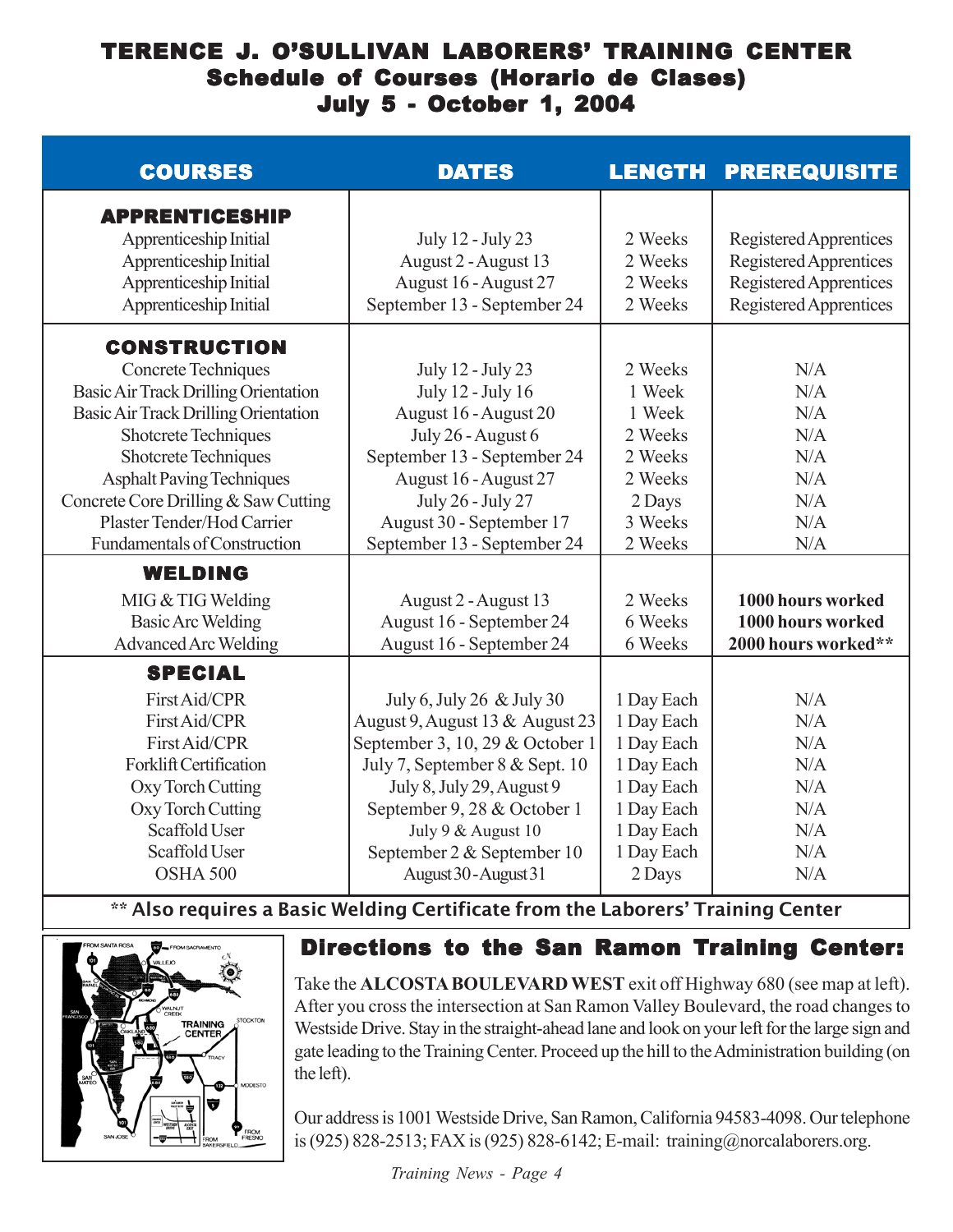## TERENCE J. O'SULLIVAN LABORERS' TRAINING CENTER Schedule of Courses (Horario de Clases) July 5 - October 1, 2004

| <b>COURSES</b>                                                   | <b>DATES</b>                                                      | <b>LENGTH</b>              | <b>PREREQUISITE</b>                                      |
|------------------------------------------------------------------|-------------------------------------------------------------------|----------------------------|----------------------------------------------------------|
| <b>SPECIAL</b>                                                   |                                                                   |                            |                                                          |
| Forklift Certification                                           | July 8 - 9 & July 15 - 16                                         | 2 Days Each                | <b>Experience Required</b>                               |
| Forklift Certification<br><b>Forklift Orientation</b>            | July 28 - 29 & August 12 - 13<br>August 26 - 27 & September 29-30 | 2 Days Each<br>2 Days Each | <b>Experience Required</b><br><b>Experience Required</b> |
| <b>Competent Person</b>                                          | July 6 & September 7                                              | 1 Day Each                 | <b>Experience Required</b>                               |
| <b>Aerial Work Platforms</b>                                     | July 13 - July 14                                                 | 2 Days                     | N/A                                                      |
| <b>Aerial Work Platforms</b>                                     | July 27 - July 28                                                 | 2 Days                     | N/A                                                      |
| <b>Aerial Work Platforms</b>                                     | August 10 - August 11                                             | 2 Days                     | N/A                                                      |
| <b>Aerial Work Platforms</b>                                     | August 24 - August 25                                             | 2 Days                     | N/A                                                      |
| <b>Aerial Work Platforms</b>                                     | September 27 - September 28                                       | 2 Days                     | N/A                                                      |
| Flagger Certification                                            | July 30, September 1, 7, 27 & 30                                  | 1 Day                      | N/A                                                      |
| Flagger Certification (Spanish)                                  | August 4, 12 & September 8                                        | 1 Day                      | N/A                                                      |
| Grade Checking                                                   | July 26 - July 30                                                 | 1 Week                     | N/A                                                      |
| Mine Safety (MSHA) & First Aid/CPR                               | July 19 - July 23                                                 | 1 Week                     | N/A                                                      |
| Mine Safety (MSHA) & First Aid/CPR                               | September 27 - October 1                                          | 1 Week                     | N/A                                                      |
| <b>Forklift Orientation</b>                                      | July 19 - July 23                                                 | 1 Week                     | Beginner                                                 |
| Skid-Steer Loader (Bobcat) Orientation                           | August 9 - August 13                                              | 1 Week                     | Beginner                                                 |
| Skid-Steer Loader (Bobcat) Orientation                           | September 27 - October 1                                          | 1 Week                     | Beginner                                                 |
| Rigging & Signaling                                              | August 30 - September 3                                           | 1 Week                     | N/A                                                      |
| Traffic Control (Spanish/Español)                                | August 11 & September 9                                           | 1 Day Each                 | N/A                                                      |
| Traffic Control (English)                                        | July 29 & August 30                                               | 1 Day Each                 | N/A                                                      |
| <b>Confined Space</b>                                            | September 8                                                       | 1 Day                      | N/A                                                      |
| <b>ENVIRONMENTAL</b>                                             |                                                                   |                            |                                                          |
| Lead Removal (Spanish/Español)                                   | July 5 - 9 & July 26 - 30                                         | 1 Week Each                | N/A                                                      |
| Lead Removal (English)                                           | August 2 - August 6                                               | 1 Week                     | N/A                                                      |
| Lead Removal (Spanish/Español)                                   | August 23 - August 27                                             | 1 Week                     | N/A                                                      |
| Lead Removal (English)                                           | August 30 - September 3                                           | 1 Week                     | N/A                                                      |
| Lead Removal (Spanish/Español)                                   | September 27 - October 1                                          | 1 Week                     | N/A                                                      |
| Lead Re-Certification (Spanish/Español)                          | September 7                                                       | 1 Day                      | Valid Certificate                                        |
| Lead Re-Certification (English)                                  | September 9                                                       | 1 Day<br>1 Week            | Valid Certificate<br>N/A                                 |
| Asbestos Removal (Spanish/Español)<br>Asbestos Removal (English) | July 12 - July 16<br>July 19 - July 23                            | 1 Week                     | N/A                                                      |
| Asbestos Removal (Spanish/Español)                               | August 9 - August 13                                              | 1 Week                     | N/A                                                      |
| Asbestos Removal (English)                                       | August 16 - August 20                                             | 1 Week                     | N/A                                                      |
| Asbestos Removal (Spanish/Español)                               | September 13 - September 17                                       | 1 Week                     | N/A                                                      |
| Asbestos Removal (English)                                       | September 20 - September 24                                       | 1 Week                     | N/A                                                      |
| Asbestos Re-Certification (English)                              | September 7                                                       | 1 Day                      | Valid Certificate                                        |
| Asbestos Re-Certification (Spanish/Español)                      | September 10                                                      | 1 Day                      | Valid Certificate                                        |
| Hazardous Waste Removal                                          | July 26 - July 30                                                 | 1 Week                     | 200 hours worked                                         |
| Hazardous Waste Removal                                          | September 27 - October 1                                          | 1 Week                     | 200 hours worked                                         |
| Hazardous Waste Re-Certification                                 | August 2, August 5, August 31                                     | 1 Day Each                 | Valid Certificate                                        |
| Hazardous Waste Re-Certification                                 | September 7 & September 9                                         | 1 Day Each                 | Valid Certificate                                        |
|                                                                  |                                                                   |                            |                                                          |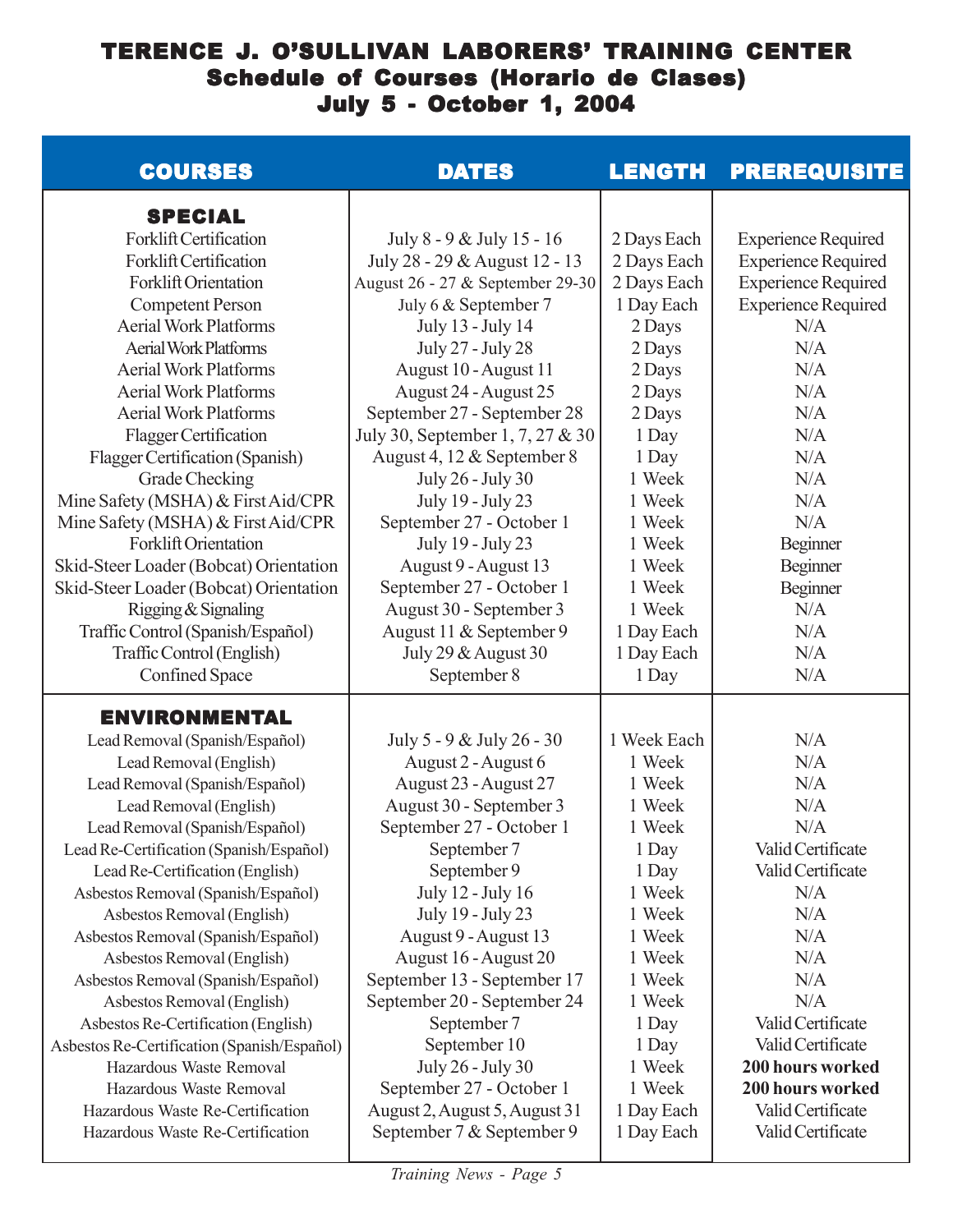## LABORERS' TRAINING CENTER, WEST SACRAMENTO CAMPUS Schedule of Courses (Horario de Clases) July 5 - October 1, 2004

| <b>COURSES</b>                                                                                                                                                                                                                                                                                                                                                                                                                                                                                                                                                       | <b>DATES</b>                                                                                                                                                                                                                                                                                                                                                                                                                                                                | <b>LENGTH</b>                                                                                                                                                                                                             | <b>PREREQUISITE</b>                                                                                                                                                                                              |
|----------------------------------------------------------------------------------------------------------------------------------------------------------------------------------------------------------------------------------------------------------------------------------------------------------------------------------------------------------------------------------------------------------------------------------------------------------------------------------------------------------------------------------------------------------------------|-----------------------------------------------------------------------------------------------------------------------------------------------------------------------------------------------------------------------------------------------------------------------------------------------------------------------------------------------------------------------------------------------------------------------------------------------------------------------------|---------------------------------------------------------------------------------------------------------------------------------------------------------------------------------------------------------------------------|------------------------------------------------------------------------------------------------------------------------------------------------------------------------------------------------------------------|
| <b>APPRENTICESHIP</b><br>Apprenticeship Initial<br>Apprenticeship Initial                                                                                                                                                                                                                                                                                                                                                                                                                                                                                            | July 26 - August 6<br>August 30 - September 10                                                                                                                                                                                                                                                                                                                                                                                                                              | 2 Weeks<br>2 Weeks                                                                                                                                                                                                        | Registered Apprentices<br>Registered Apprentices                                                                                                                                                                 |
| <b>CONSTRUCTION</b><br><b>Asphalt Paving Techniques</b><br>Basic Air Track Drilling Orientation                                                                                                                                                                                                                                                                                                                                                                                                                                                                      | August 2 - August 13<br>August 23 - August 27                                                                                                                                                                                                                                                                                                                                                                                                                               | 2 Weeks<br>1 Week                                                                                                                                                                                                         | N/A<br>N/A                                                                                                                                                                                                       |
| <b>SPECIAL</b><br>OSHA 500<br>Forklift Certification (English)<br>Forklift Certification (English)<br><b>Competent Person</b><br>Traffic Control (English)<br>Traffic Control (Spanish/Español)<br>First Aid/CPR<br>First Aid/CPR<br>Scaffold User<br>Flagging Certification (English)<br>Flagging Certification (English)<br>Flagging Certification (Spanish/Español)<br>Rigging & Signaling<br>Rigging & Signaling<br><b>Aerial Work Platforms</b><br><b>Aerial Work Platforms</b><br>Grade Checking<br><b>Forklift Orientation</b><br><b>Forklift Orientation</b> | July 6 - July 7<br>July 8 - July 9<br>September 23 - September 24<br>July 12<br>July 13, August 12 & August 23<br>September 9 & September 21<br>July 14, August 9 & 27<br>September 10, 20 & 24<br>July 15 & August 26<br>July 16, August 13 & 25<br>September 2 & 7<br>September 22<br>July 19 - July 23<br>September 27 - October 1<br>August 10 - August 11<br>September 21 - September 22<br>August 16 - August 20<br>August 16 - August 20<br>September 27 - October 1 | 2 Days<br>2 Days<br>2 Days<br>1 Day Each<br>1 Day Each<br>1 Day Each<br>1 Day Each<br>1 Day Each<br>1 Day Each<br>1 Day Each<br>1 Day Each<br>1 Day<br>1 Week<br>1 Week<br>2 Days<br>2 Days<br>1 Week<br>1 Week<br>1 Week | N/A<br><b>Experience Required</b><br><b>Experience Required</b><br><b>Experience Required</b><br>N/A<br>N/A<br>N/A<br>N/A<br>N/A<br>N/A<br>N/A<br>N/A<br>N/A<br>N/A<br>N/A<br>N/A<br>N/A<br>Beginner<br>Beginner |
| Confined Space<br>Skid-Steer Loader (Bobcat)<br>Skid-Steer Loader (Bobcat)<br>Hazardous Waste Re-Certification                                                                                                                                                                                                                                                                                                                                                                                                                                                       | August 24<br>August 30 - September 1<br>September 13 - September 17<br>September 20 & September 23                                                                                                                                                                                                                                                                                                                                                                          | 1 Day<br>3 Days<br>1 Week<br>1 Day Each                                                                                                                                                                                   | N/A<br>Intermediate<br>Beginner<br>Valid Certificate                                                                                                                                                             |



## Directions to the West Sacramento Training Center:

Take the **HARBOR BOULEVARD** exit off Interstate 80 (see map at left) towards Harbor Boulevard/Port of Sacramento. Continue on Harbor Boulevard for approximately 1/2 mile. Turn right on Industrial Boulevard. On Industrial Boulevard you will see a Laborers' Training Center sign on your left. Follow the signs to the Laborers' Training Center. Proceed to the rear of the Port of Sacramento, where you will see our offices.

Our official address is 2895 Industrial Boulevard, West Sacramento, CA 95691-3419. Our telephone number is (916) 375-0191; FAX is (916) 375-0227; E-mail: training@norcalaborers.org.

*Training News - Page 6*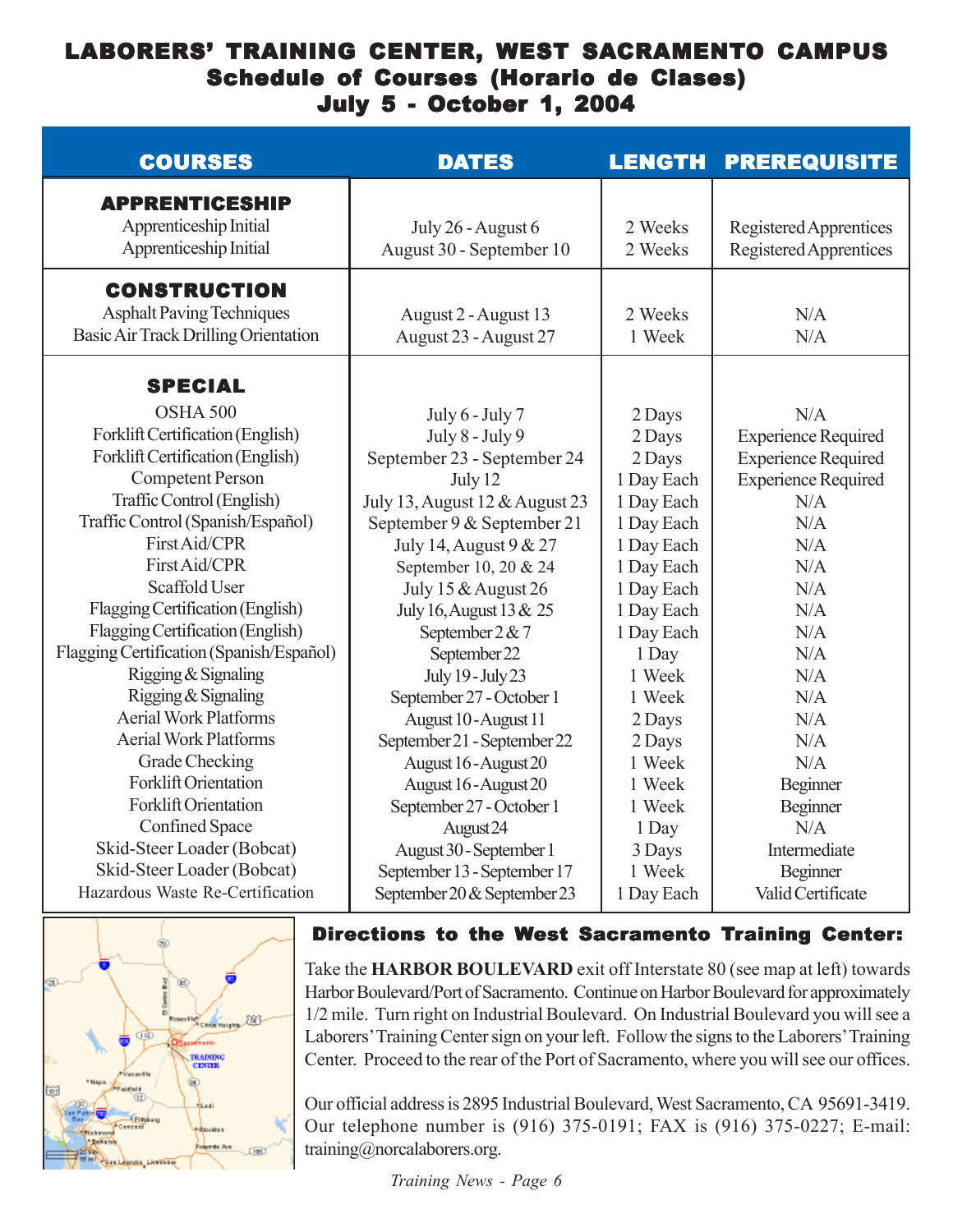# Spotlight on Apprentice Jim Hitchcock

## *By Valerie Eterovich, North Bay/North Coast Apprenticeship Field Coordinator*

im Hitchcock graduated from high school in 2002 and worked part time as a waiter while attending classes in junior college. Upon hearing about the Laborers' Apprenticeship Program at a job fair, he realized that this was what he was waiting for — an opportunity to have a career, make great money, learn a trade, and have a future. J

Jim enrolled in the initial Apprenticeship class at the



Apprentice Jim Hitchcock busy at work.

Laborers' Training Center in August 2003; and after completing the two-week course, he went to work for Ghilotti Construction Company. His first assignment was to work on the Cloverdale Improvements Project. There, Jim used his newly-acquired skills to set forms for sidewalks and work with asphalt. He also had the opportunity to do flagging, traffic control, set sprinklers and operate a Bobcat.

He says the most frustrating part of being an apprentice is the time spent on clean-up duty, but the most rewarding part is the money earned and the skills learned. Since joining the program, Jim has been able to pay his bills while putting some money away for the future. He even bought a new truck!

Jim believes that being a part of the program has taught him about being responsible, getting into a good routine, and establishing a good work ethic. The skills he continues to hone are life tools he will always have.

The best advice Jim has for new apprentices is "always be ready to work, do what you're asked to do, and always give 100 percent."

It has been my pleasure to have Jim as one of my apprentices; he listens and does what is needed to get through the program. It was very rewarding to hear from John Peretto, Jim's first Superintendent, that "Jim is the reason I come to work." He never says no, does what is asked of him, and he's always willing to learn." Keep up the good work, Jim.

The Apprenticeship Program is always accepting applications. If someone you know is interested in becoming part of our program, feel free to contact us at (925) 556-0858.

# Veteran Instructor Carlos Moreno retires

Carlos Moreno, the longest-tenured Instructor at the Laborers' Training Center in San Ramon, who specialized in environmental remediation training, recently embarked on a well-deserved retirement.

Part of a well-known family of Laborers who have served the Union with distinction, Moreno announced his retirement in March. He brought a varied background when he joined the Laborers' Training Center in 1993 out of Local 304.

Moreno's passion was legendary, and his genuine concern for the welfare of his fellow Laborers made Moreno a popular instructor with trainees. He was also certified to teach virtually every class held at the Laborers' Training Center, setting the standard for versatility for instructors that came after him.

Moreno, who taught classes in both English and Spanish, was the first instructor to be certified by the State of California as a Vocational Education Instructor, and in recognition of his achievement he was the first also honored with the title of "Senior Instructor."

Moreno educated more trainees than any other instructor in the history of the Fund, and his classes in Lead and Asbestos met the exacting standards of the State Department of Health Services and Department of Industrial Relations.



Senior Instructor Carlos Moreno